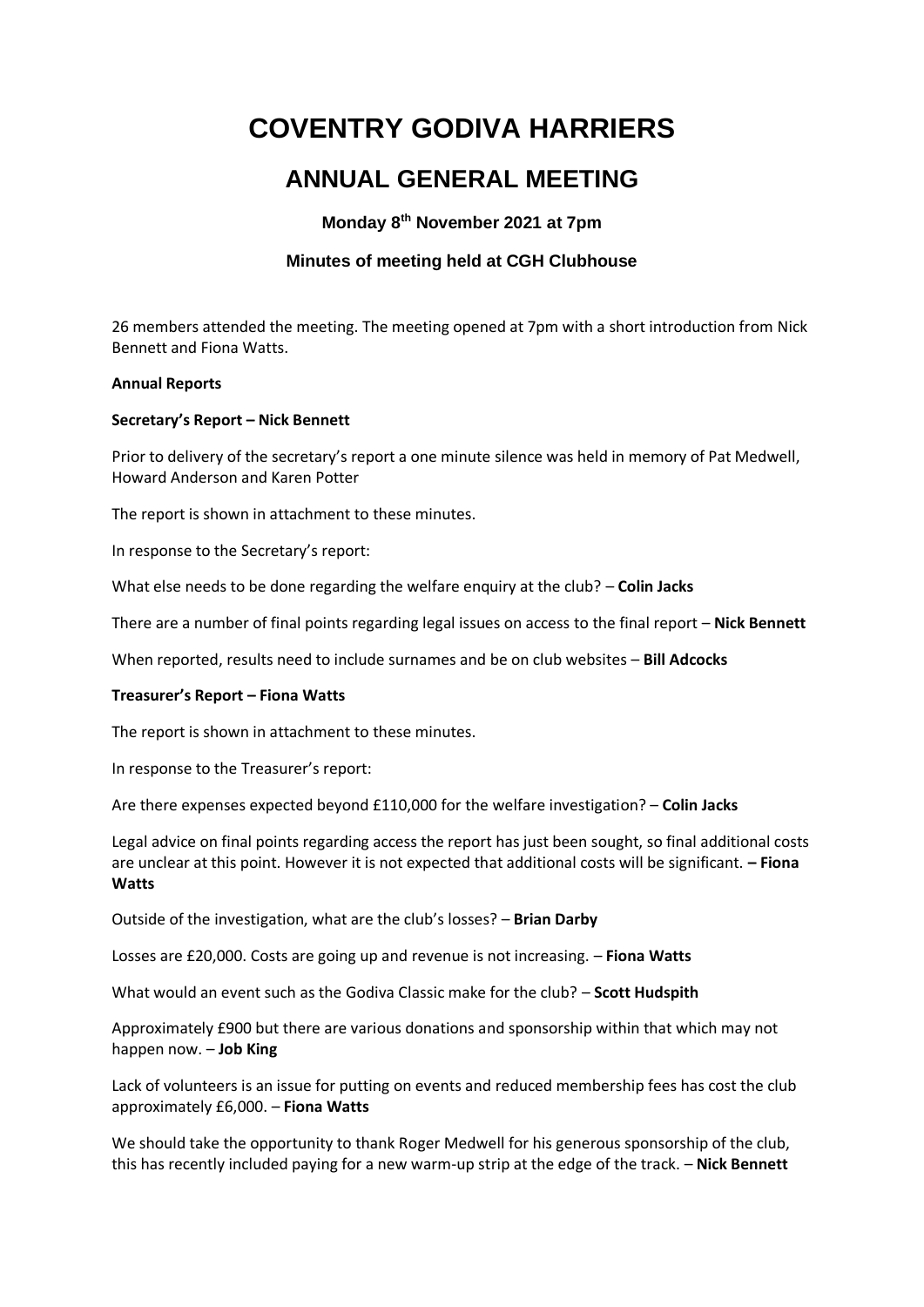People must use the clubhouse and we must have volunteers as there are big holes in our income. – **Gordon Horne**

Can we use the clubhouse for circuit sessions etc and then maybe those attending would buy drinks etc – **Brian Darby**

Possibly but there may be an issue with insurance and that would need to be confirmed – **Fiona Watts**

Can we invite Coventry Runner in to sell their products? – **Shelly White**

Our previous bank balance was generated by events and other initiatives – **Bill Adcocks**

We need to get members into the gym to raise money – **Fiona Watts**

Is there a way of reducing parking fees – **Kate Anderson**

There was significant negotiation over parking fees with the university and there has been movement from them on car parking – **Colin Jacks**

We need to benchmark other clubs to ensue are fees are at the correct level – **Brain Darby**

#### **Official Coordinator's report - Stewart Barnes**

The report is shown in attachment to these minutes. There were no questions in response.

# **Club House report – Cat Burton**

The report is shown in attachment to these minutes. There were no questions in response.

#### **Committee Members**

Proposal to re-elect existing committee as a group:

| Chairperson                     | Vacant                                                  |
|---------------------------------|---------------------------------------------------------|
| Vice Chairperson                | Vacant                                                  |
| Secretary                       | Nick Bennett                                            |
| <b>Minutes Secretary</b>        | Vacant                                                  |
| Treasurer                       | Vacant                                                  |
| <b>Coaching Coordinator</b>     | Vacant                                                  |
| <b>Officials Coordinator</b>    | <b>Stewart Barnes</b>                                   |
| Welfare Officer 1               | Jayne Mumford                                           |
| Welfare Officer 2               | Eamonn Kelly                                            |
| Clun House Coordinator          | <b>Cat Burton</b>                                       |
| Membership Secretary            | Julie Beckford                                          |
| <b>Registration Secretary</b>   | Peter Banks                                             |
| <b>Conditioning Coordinator</b> | Scott Eburne                                            |
| Media Officer                   | <b>Clark Roberts</b>                                    |
| <b>Committee Members</b>        | Brian Darby, Vince Clisham, John Greatrex (additionally |
|                                 | Lijana Kaziow also elected)                             |
|                                 |                                                         |

Proposed – **Fiona Watts** Seconded – **Clark Roberts** Carried unanimously